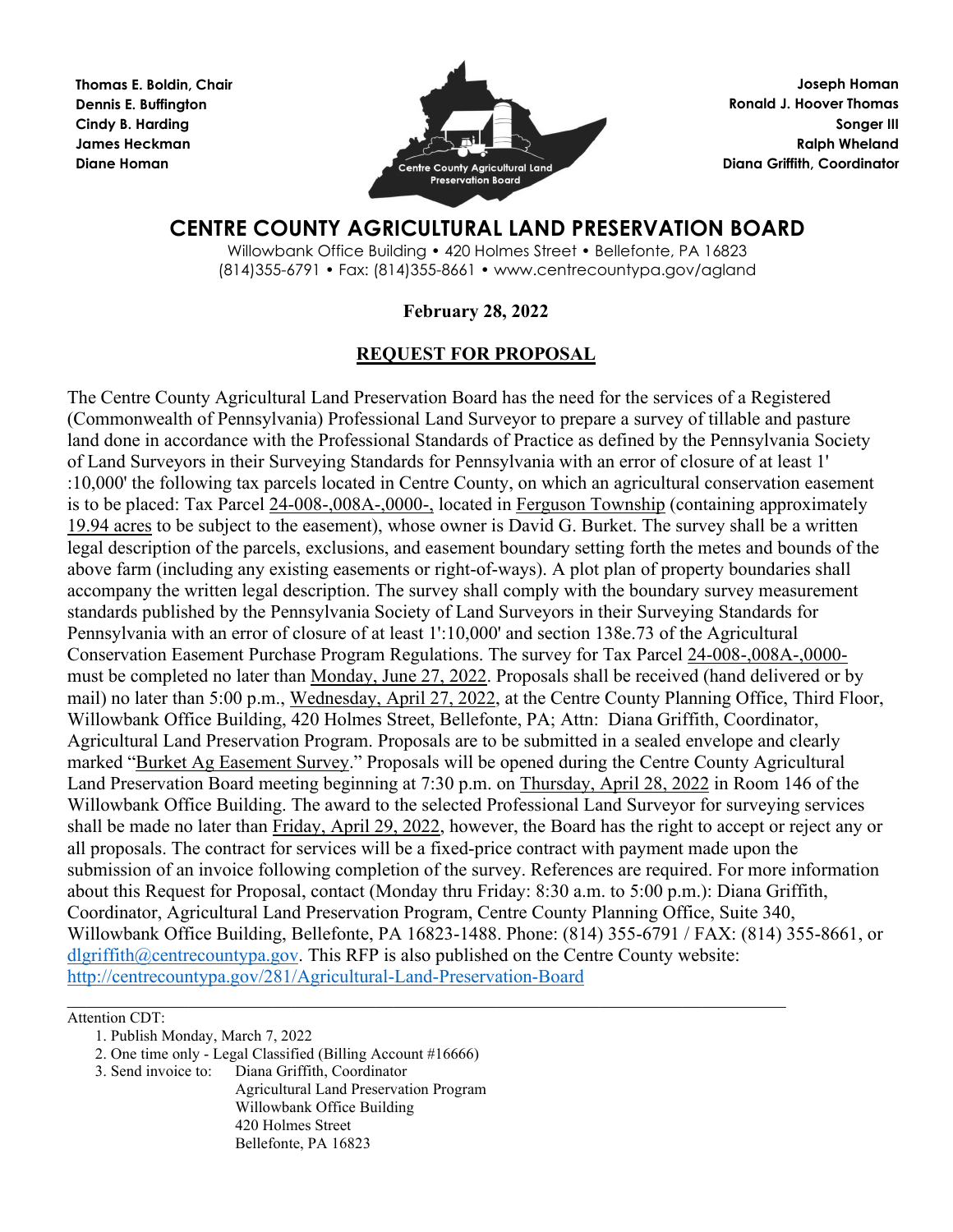

### § 138e.73. Survey requirements.

(a) General requirement. If a survey of land being considered for agricultural conservation easement purchase is required under  $\S$  138e.67(d) (relating to requirements of the agricultural conservation easement deed) or is otherwise required to determine metes and bounds of any rightof-way or other interests in the land, the survey shall indicate that it has a closure error of not greater than 1 foot per 10,000 linear feet in the survey, and shall otherwise comply with the boundary survey measurement standards published by the Pennsylvania Society of Land Surveyors in its "Manual of Practice for Professional Land Surveyors in the Commonwealth of Pennsylvania," adopted July 10, 1998, or its most current successor document.

(b) Other requirements. A survey described in subsection (a) shall also contain the following:

(1) A recordable legal description setting forth the metes, bounds, monumentation, exceptions, easements and rights-of-way with respect to the farmland tract or other subject of the survey.

(2) A copy of the final boundary survey in digital electronic format that complies with the conservation easement Geographic Information System (GIS) technical standards maintained in the guidebook prepared by the Department in accordance with section  $14.1(a)(3)(xy)$  of the act (3 P. S.  $\S$  914.1(a)(3)(xv)). The digital format shall show the bearings and distances between each monument and contain the northing and easting of each monument.

(3) Coordinates of at least two ground control points located sequentially along the boundary survey, with latitude and longitude expressed in decimal degrees with an accuracy of 6 recorded decimal places. These coordinates shall be based on the "North American Datum of 1983," or its most current successor document, and shall be obtained through field observation or verification of datum.

(4) A paper copy of the plotted final survey map from the digital file showing the course bearings and distances and other annotations and symbols as maintained in the guidebook prepared by the Department in accordance with section  $14.1(a)(3)(xy)$  of the act.

(c) *Monumentation*. If a survey of land being considered for agricultural conservation easement purchase is required under  $\S$  138e.67(d) or is otherwise required to determine metes and bounds of any right-of-way or other interests in the land, the survey or shall establish monumentation for at least the two ground control points required under subsection  $(b)(3)$ . This monumentation shall consist of permanent, concrete markers of substantial length and width containing ferrous or other materials detectable by an electromagnetic locator. The identity of the surveyor who places a monument shall be affixed or marked upon the monument so that it can be ascertained by inspection of the monument in the field.

#### **Source**

The provisions of this  $\S$  138e.73 adopted April 30, 2004, effective May 1, 2004, 34 Pa.B. 2421.

#### **Cross References**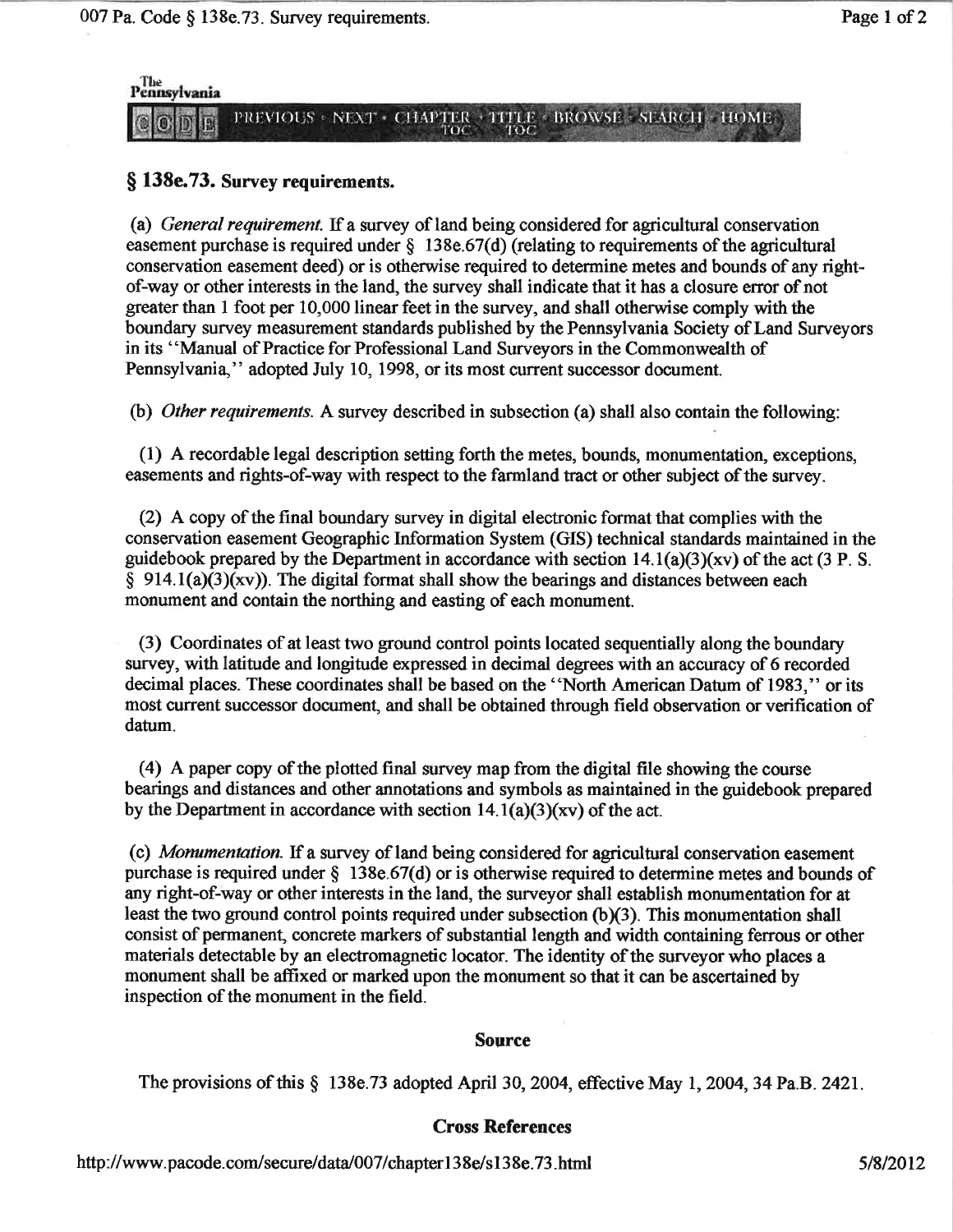3. Send invoice to:

Diana Griffith, Coordinator Agricultural Land Preservation Program Centre County Planning Office Willowbank Office Building 420 Holmes Street Bellefonte, PA 16823